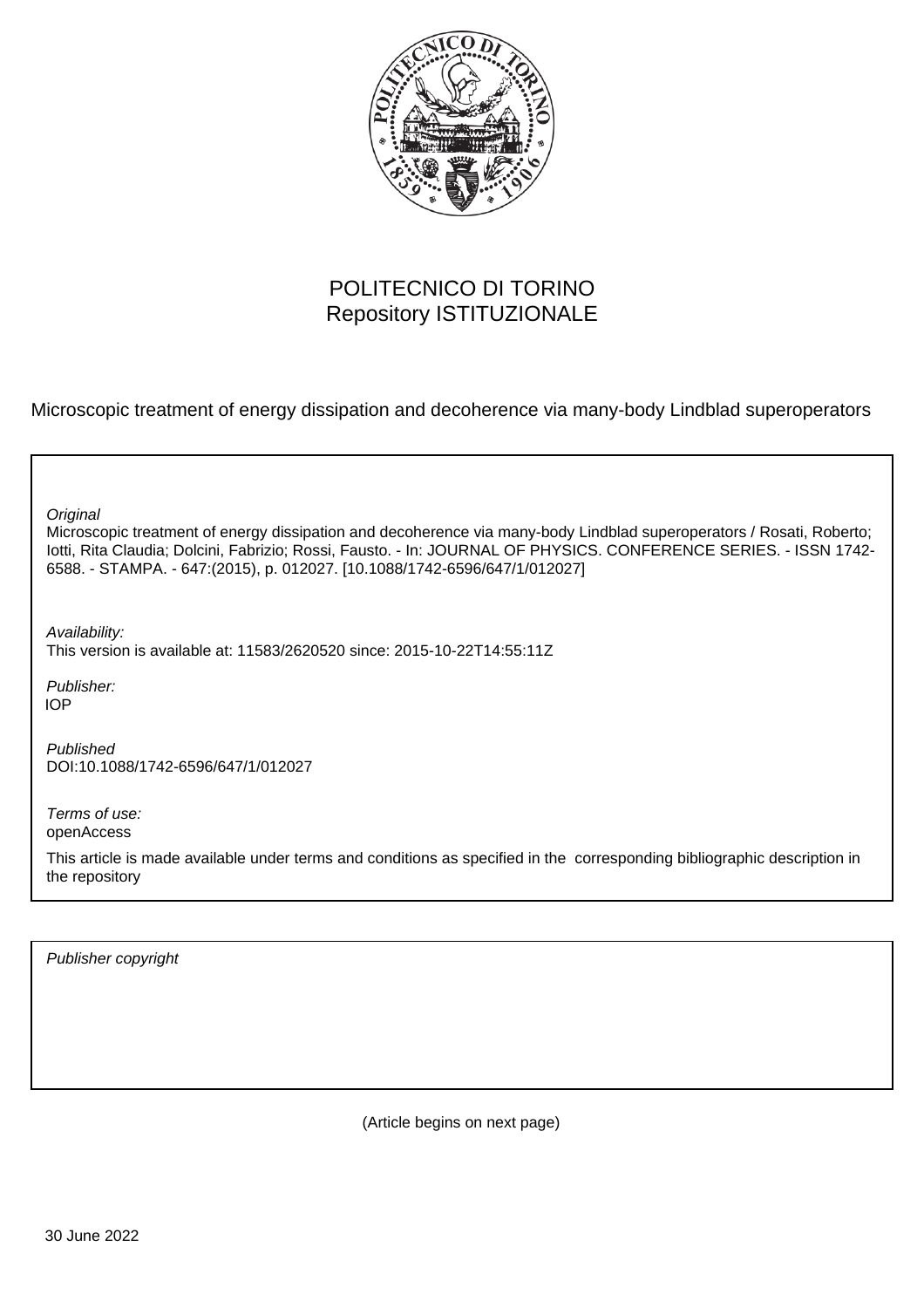[Home](http://iopscience.iop.org/) [Search](http://iopscience.iop.org/search) [Collections](http://iopscience.iop.org/collections) [Journals](http://iopscience.iop.org/journals) [About](http://iopscience.iop.org/page/aboutioppublishing) [Contact us](http://iopscience.iop.org/contact) [My IOPscience](http://iopscience.iop.org/myiopscience)

Microscopic treatment of energy dissipation and decoherence via many-body Lindblad superoperators

This content has been downloaded from IOPscience. Please scroll down to see the full text. View [the table of contents for this issue](http://iopscience.iop.org/1742-6596/647/1), or go to the [journal homepage](http://iopscience.iop.org/1742-6596) for more 2015 J. Phys.: Conf. Ser. 647 012027 (http://iopscience.iop.org/1742-6596/647/1/012027)

Download details:

IP Address: 130.192.10.55 This content was downloaded on 22/10/2015 at 15:40

Please note that [terms and conditions apply.](iopscience.iop.org/page/terms)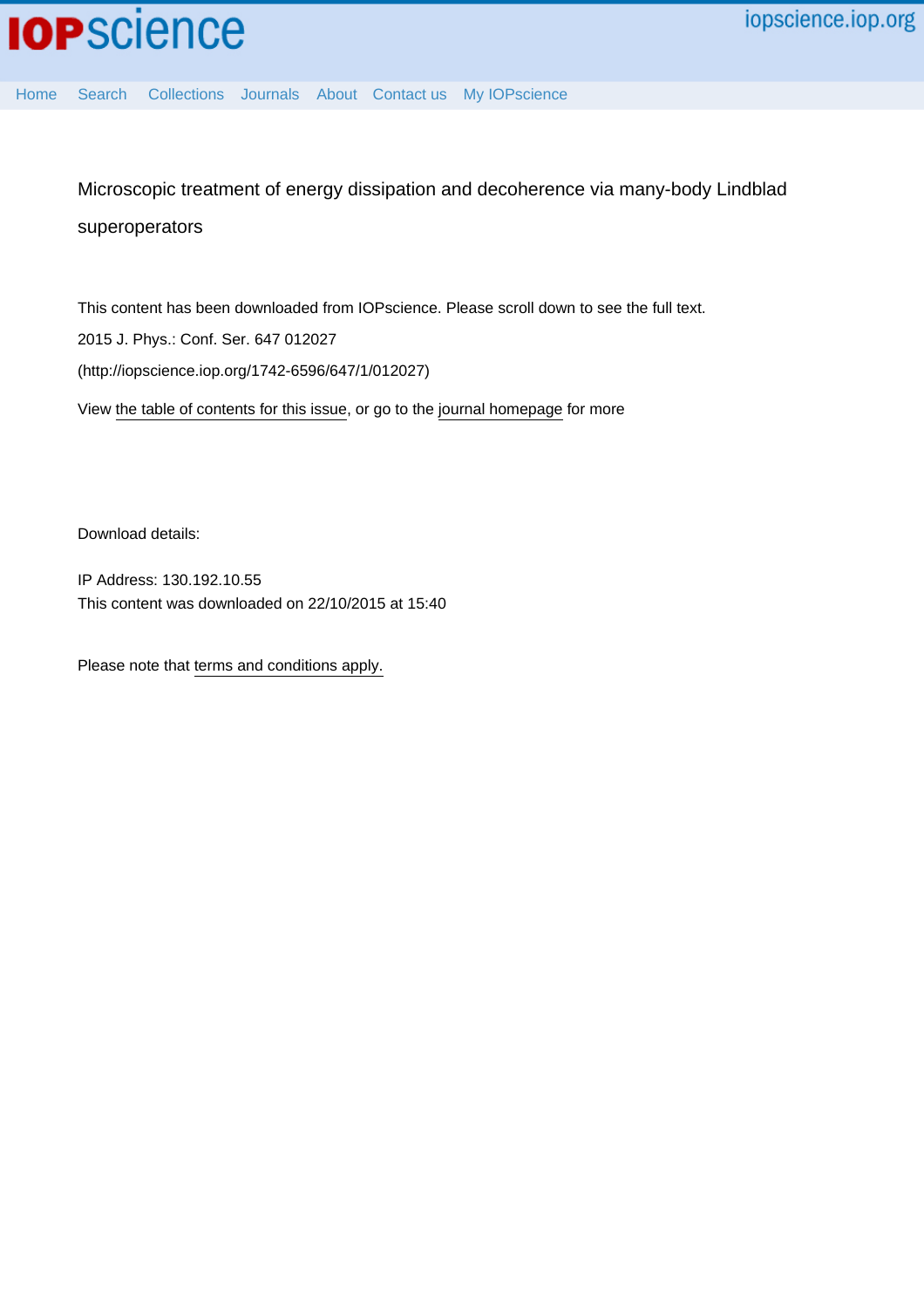## Microscopic treatment of energy dissipation and decoherence via many-body Lindblad superoperators

R Rosati<sup>1</sup>, R C Iotti<sup>1</sup>, F Dolcini<sup>1,2</sup> and F Rossi<sup>1</sup>

<sup>1</sup> Department of Applied Science and Technology, Politecnico di Torino, Corso Duca degli Abruzzi 24, I-10129 Torino, Italy

 $^2$  CNR-SPIN, Monte S. Angelo - via Cinthia, I-80126 Napoli, Italy

E-mail: roberto.rosati@polito.it

Abstract. Starting from a recent reformulation of the Markov limit, we apply the meanfield approximation to the resulting Lindblad-type many-electron dynamics, and derive a closed equation of motion for the electronic single-particle density matrix in the presence of one- and two-body scattering mechanisms. The proposed formulation preserves the positivedefinite character of the single-particle density matrix. This result is in striking contrast with conventional Markov approaches, where the single-particle mean-field equations can lead to positivity violations and therefore to unphysical results.

One of the most challenging problems in the microscopic modeling of state-of-the-art electronic quantum systems and devices is the derivation of suitable scattering superoperators (see, e.g., [1]) to account for decoherence and dissipation phenomena (see, e.g., [2, 3, 4]). When the system-environment coupling becomes strong and/or the excitation timescale is extremely short, Markovian approaches are known to be unreliable, and memory effects have to be taken into account via quantum-kinetic approaches (see, e.g.,  $[5, 6]$ ); however, even in regimes where the Markov limit is applicable, conventional Markov approaches may lead to unphysical results, such as negative eigenvalues of the density matrix. To overcome this serious limitation, a few years ago an alternative and more general Markov procedure has been proposed [7]; however, in spite of its conceptual importance, the practical implementation of the latter is limited by the fact that the many-body evolution is in general not exactly solvable. So far, all relevant applications of such Markov treatment to semiconductor nanosystems are limited to the low-density limit, where a Lindblad-type scattering-induced evolution is demonstrated also for the single-particle density matrix (see, e.g., [8, 9]).

Aim of this contribution is to discuss a recently proposed kinetic treatment based on a nonlinear density-matrix equation [10]. More specifically, by applying the conventional meanfield approximation to the many-electron dynamics obtained via the alternative Markov limit recalled above, it is possible to derive a closed equation of motion for the electronic singleparticle density matrix, in the presence of carrier-carrier as well as carrier-phonon scattering mechanisms. While in the low-density limit such nonlinear equation exhibits a Lindblad form –like for the many-body density matrix– at finite or high carrier concentrations the equation turns out to be non-Lindblad and highly nonlinear. Nevertheless, we can prove that the meanfield approximation does preserve the positive-definite character of the single-particle density matrix, an essential prerequisite of any reliable kinetic treatment of semiconductor quantum

Content from this work may be used under the terms of theCreative Commons Attribution 3.0 licence. Any further distribution  $(cc)$ of this work must maintain attribution to the author(s) and the title of the work, journal citation and DOI. Published under licence by IOP Publishing Ltd 1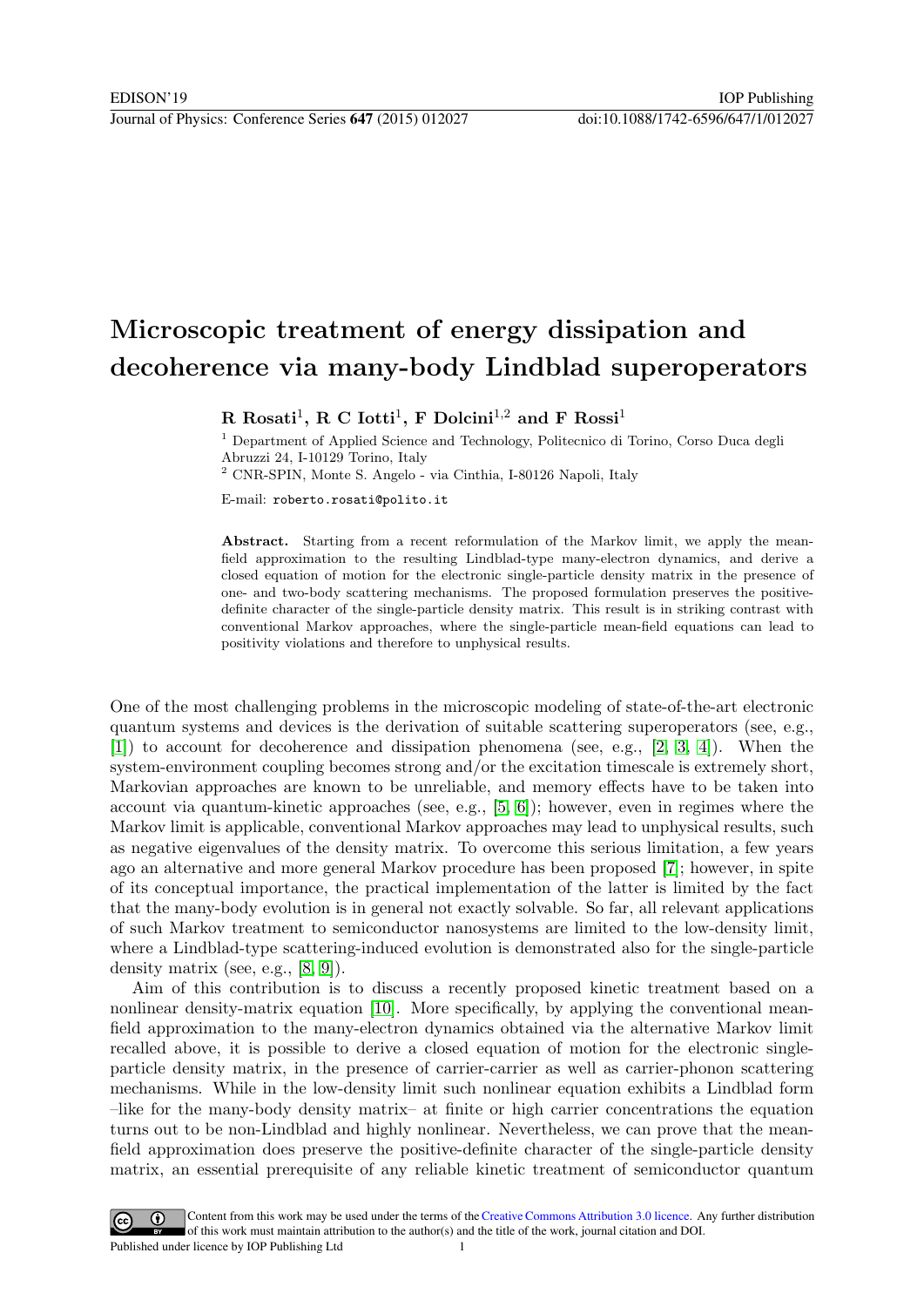devices. This result is in striking contrast with the case of mean-field approximations applied to conventional (non-Lindblad) Markov approaches, where the corresponding single-particle equations may lead to positivity violations. The power and flexibility of the proposed densitymatrix formalism has been confirmed by a recent investigation of phonon-induced quantum diffusion in state-of-the-art carbon nanotubes [11], where non-linear effects are found to play a relevant role.

The study of electro-optical processes in semiconductors mainly relies on physical quantities that depend on the electronic-subsystem coordinates only. This suggests the introduction of a many-electron density-matrix operator  $\hat{\rho}$ , defined as the trace of the global (i.e., electron plus various crystal excitations) density-matrix operator over non-relevant degrees of freedom (e.g., phonons, plasmons, etc.). Starting from the alternative Markov procedure proposed in Ref. [7], which allows one to derive a global Lindblad scattering superoperator, it is possible to show that also such a reduced many-electron dynamics is still of Lindblad type, i.e.,

$$
\frac{d\hat{\boldsymbol{\rho}}}{dt}\bigg|_{\text{scat}} = \sum_{s} \left( \hat{\mathbf{A}}^{s} \hat{\boldsymbol{\rho}} \hat{\mathbf{A}}^{s\dagger} - \frac{1}{2} \left\{ \hat{\mathbf{A}}^{s\dagger} \hat{\mathbf{A}}^{s}, \hat{\boldsymbol{\rho}} \right\} \right), \tag{1}
$$

where the explicit form of the reduced or electronic operators  $\hat{A}^s$  can be derived starting from the global Lindblad ones.

Within the above description, one has already performed a statistical average over the phonon bath, but the electronic subsystem is still treated via a many-body picture. However, in the investigation of semiconductor-based quantum materials and devices, many of the physical observables of interest (like, e.g., total carrier density, mean kinetic energy, charge current, and so on) may be well described via single-particle electronic operators. The study of the time evolution of such single-particle quantities requires the derivation of a closed equation of motion for the single-particle density matrix  $\rho_{\alpha_1\alpha_2} = \text{tr}\{\hat{c}_{\alpha_2}^{\dagger}\hat{c}_{\alpha_1}\hat{\rho}\}\.$  Combining the definition of  $\rho_{\alpha_1\alpha_2}$ with the many-electron Lindblad dynamics in Eq. (1), and employing the cyclic property of the trace, one gets:

$$
\frac{d\rho_{\alpha_1\alpha_2}}{dt}\bigg|_{\text{scat}} = \frac{1}{2} \sum_{s} \text{tr}\left\{ \left[ \hat{\mathbf{A}}^{s\dagger}, \hat{c}^{\dagger}_{\alpha_2} \hat{c}_{\alpha_1} \right] \hat{\mathbf{A}}^s \hat{\boldsymbol{\rho}} \right\} + \text{H.c.}
$$
\n(2)

In order to get a closed equation of motion for the single-particle density matrix, it is now central to specify the form of the many-electron Lindblad operators  $\mathbf{A}^s$  which, in turn, depends on the particular interaction mechanism considered.

For the case of a generic carrier-phonon (cp) interaction mechanism the corresponding (onebody) Lindblad operator is always of the form

$$
\hat{\mathbf{A}}^s = \sum_{\alpha\alpha'} A^{\rm cp}_{\alpha\alpha'} \hat{c}^\dagger_{\alpha} \hat{c}_{\alpha'} ; \qquad (3)
$$

the latter describes the phonon-induced carrier transition (i.e., destruction plus creation) from the initial state  $\alpha'$  to the final state  $\alpha$ . In this case, the label  $s \equiv \mathbf{q}, \pm$  shall correspond to the emission  $(+)$  or absorption  $(-)$  of a phonon with wavevector q.

The Lindblad operator corresponding to carrier-carrier (cc) interaction is of the general (twobody) form

$$
\hat{\mathbf{A}}^s = \frac{1}{2} \sum_{\alpha \overline{\alpha}, \alpha' \overline{\alpha}'} A^{\text{cc}}_{\alpha \overline{\alpha}, \alpha' \overline{\alpha}'} \hat{c}^\dagger_{\alpha} \hat{c}^\dagger_{\overline{\alpha}} \hat{c}_{\overline{\alpha}'} \hat{c}_{\alpha'} ; \qquad (4)
$$

the latter describes the transition (i.e., destruction plus creation) of our electronic pair from the initial (two-body) state  $\alpha' \overline{\alpha}'$  to the final state  $\alpha \overline{\alpha}$ .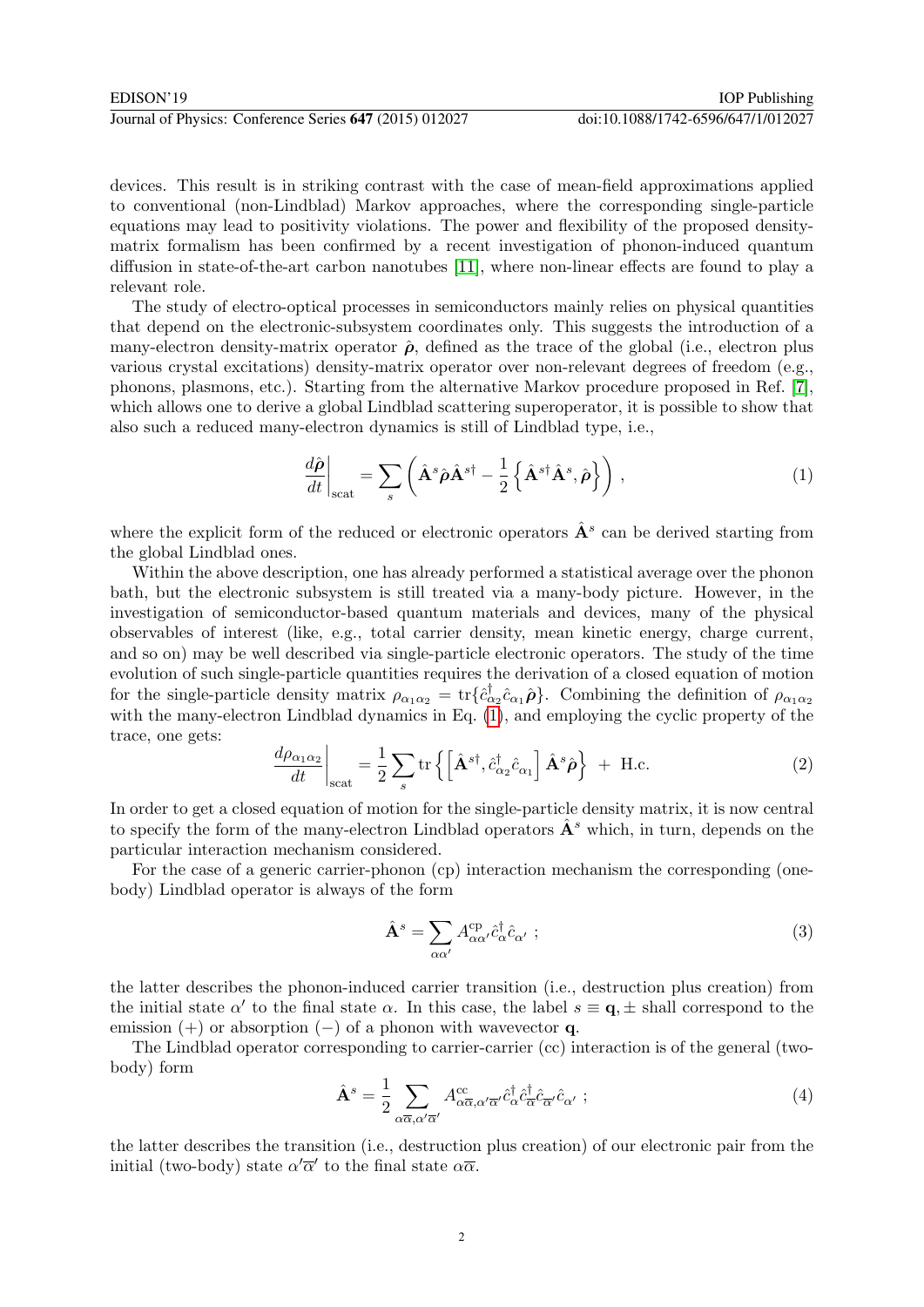By inserting into Eq. (2) the above written carrier-phonon and carrier-carrier Lindblad operators, and employing the usual fermionic anticommutation relations, one ends up with terms involving average values of four and eight fermionic operators, respectively. At this point, the fundamental step to get a closed equation of motion for the single-particle density matrix consists of performing the well-known mean-field (or correlation-expansion) approximation (see, e.g., [4]). Employing this approximation scheme and omitting renormalization terms [10], the resulting single-particle equation is given by

$$
\frac{d\rho_{\alpha_1\alpha_2}}{dt}\bigg|_{\text{scat}} = \frac{1}{2} \sum_{s} \sum_{\alpha'\alpha'_1\alpha'_2} \left[ \left( \delta_{\alpha_1\alpha'} - \rho_{\alpha_1\alpha'} \right) \mathcal{P}^s_{\alpha'\alpha_2,\alpha'_1\alpha'_2} \rho_{\alpha'_1\alpha'_2} - \left( \delta_{\alpha'\alpha'_1} - \rho_{\alpha'\alpha'_1} \right) \mathcal{P}^{s*}_{\alpha'\alpha'_1,\alpha_1\alpha'_2} \rho_{\alpha'_2\alpha_2} \right] + \text{H.c.}
$$
\n
$$
(5)
$$

with generalized carrier-phonon scattering rates

$$
\mathcal{P}_{\alpha_1 \alpha_2, \alpha'_1 \alpha'_2}^{\text{s=cp}} = A_{\alpha_1 \alpha'_1}^{\text{cp}} A_{\alpha_2 \alpha'_2}^{\text{cp}*} \tag{6}
$$

and generalized carrier-carrier scattering rates

$$
\mathcal{P}_{\alpha_1\alpha_2,\alpha'_1\alpha'_2}^{\text{s}=cc} = 2 \sum_{\overline{\alpha}_1 \overline{\alpha}_2, \overline{\alpha'_1} \overline{\alpha'_2}} (\delta_{\overline{\alpha}_2 \overline{\alpha}_1} - \rho_{\overline{\alpha}_2 \overline{\alpha}_1}) \mathcal{A}_{\alpha_1 \overline{\alpha}_1, \alpha'_1 \overline{\alpha'_1}}^{\text{cc}} \mathcal{A}_{\alpha_2 \overline{\alpha}_2, \alpha'_2 \overline{\alpha'_2}}^{\text{cc}*} \rho_{\overline{\alpha'_1} \overline{\alpha'_2}}, \tag{7}
$$

where  $\mathcal{A}^{cc}_{\alpha\overline{\alpha},\alpha'\overline{\alpha'}}$  denotes the totally antisymmetric parts of the two-body coefficients  $A^{cc}_{\alpha\overline{\alpha},\alpha'\overline{\alpha'}}$  in Eq.  $(4)$ . It is worth noting that, opposite to the generalized carrier-phonon rates in Eq.  $(6)$ , the generalized carrier-carrier rates in Eq. (7) are themselves a function of the single-particle density matrix; this is a clear fingerprint of the two-body nature of the carrier-carrier interaction.

The crucial issue related to the proposed kinetic treatment is the positivity analysis of the nonlinear density-matrix equation (5). Indeed, if the single-particle density matrix describes a physical state, its eigenvalues are necessarily positive-definite and smaller than one (Pauli exclusion principle); this feature must be preserved during the scattering-induced time evolution. As discussed in detail in Ref. [10], in order to prove that, it is crucial to move from the original single-particle basis  $\{|\alpha\rangle\}$  to the time-dependent basis  $\{|\lambda\rangle\}$  that instantaneously diagonalizes the single-particle density matrix; more specifically, by denoting with  $\Lambda_{\lambda} = \rho_{\lambda\lambda}$  the generic density-matrix eigenvalue (corresponding to the eigenstate  $|\lambda\rangle$ ), it is possible to show that its time evolution induced by the proposed density-matrix equation (5) is simply given by

$$
\frac{d\Lambda_{\lambda}}{dt} = \sum_{s} \sum_{\lambda'} \left[ (1 - \Lambda_{\lambda}) P_{\lambda\lambda'}^{s} \Lambda_{\lambda'} - (1 - \Lambda_{\lambda'}) P_{\lambda'\lambda}^{s} \Lambda_{\lambda} \right] , \qquad (8)
$$

where  $P_{\lambda\lambda'}^s = \mathcal{P}_{\lambda\lambda,\lambda'\lambda'}^s$  are positive-definite quantities given by the diagonal elements of the generalized scattering rates [see Eqs. (6) and (7)] written in the instantaneous density-matrix eigenbasis. This result is highly non-trivial: it states that, in spite of the partially coherent nature of the carrier dynamics in (5), the time evolution of the eigenvalues  $\Lambda_{\lambda}$  is governed by a non-linear Boltzmann-type equation formally identical to the semiclassical-case one.

We are now in the position to state that the physical interval [0, 1] is the only possible variation range of our eigenvalues  $\Lambda_{\lambda}$ ; to this end, it is crucial to show that when the latter approach the extremal values, 0 or 1, their time derivatives do not allow them to exit the interval. Indeed, a closer inspection of the Boltzmann-like equation (8) shows that:

- (i) if one of the eigenvalues is equal to zero, the corresponding time derivative is always nonnegative;
- (ii) if one of the eigenvalues is equal to one, its time derivative is always non-positive.